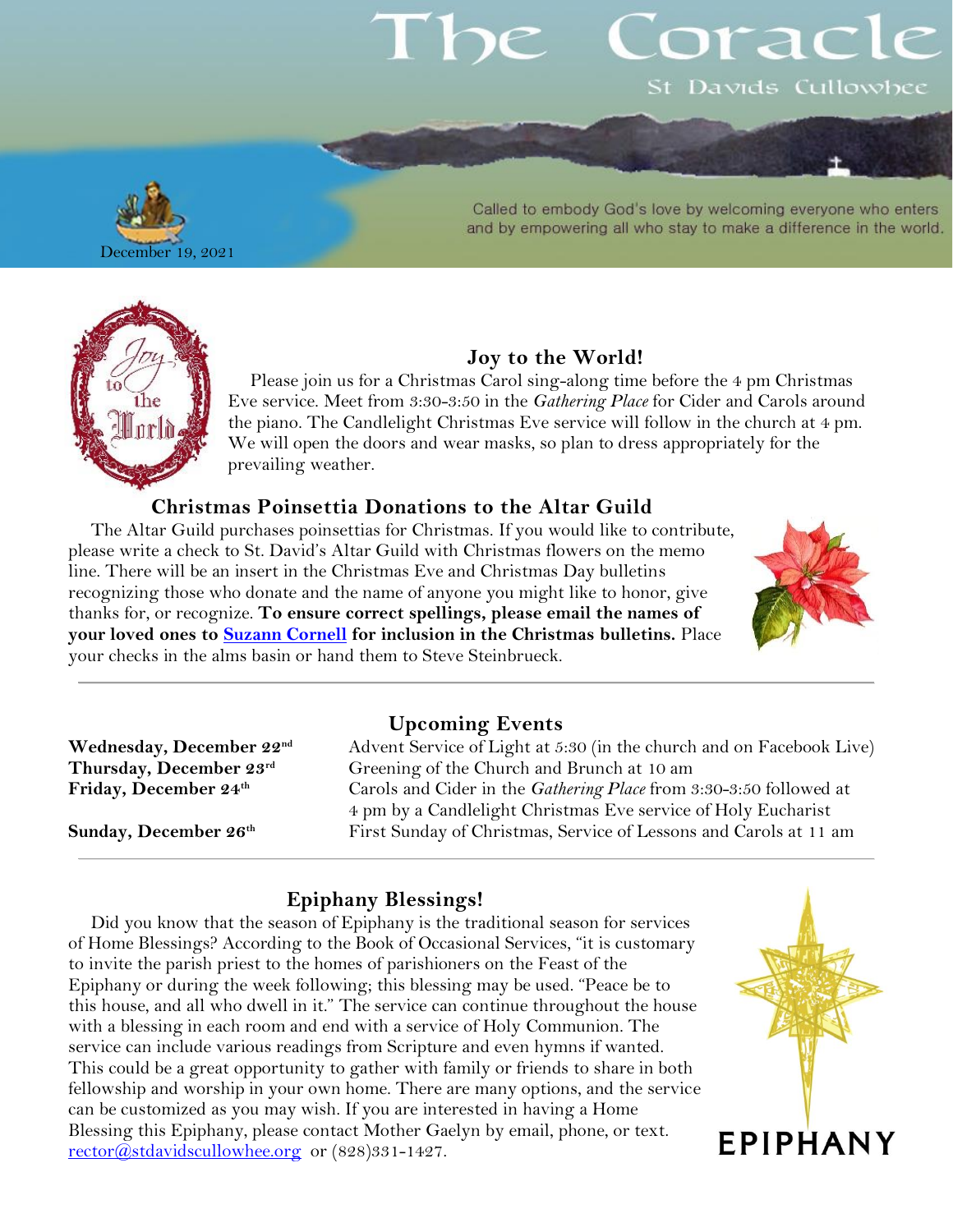**Advent Dinners 2021**







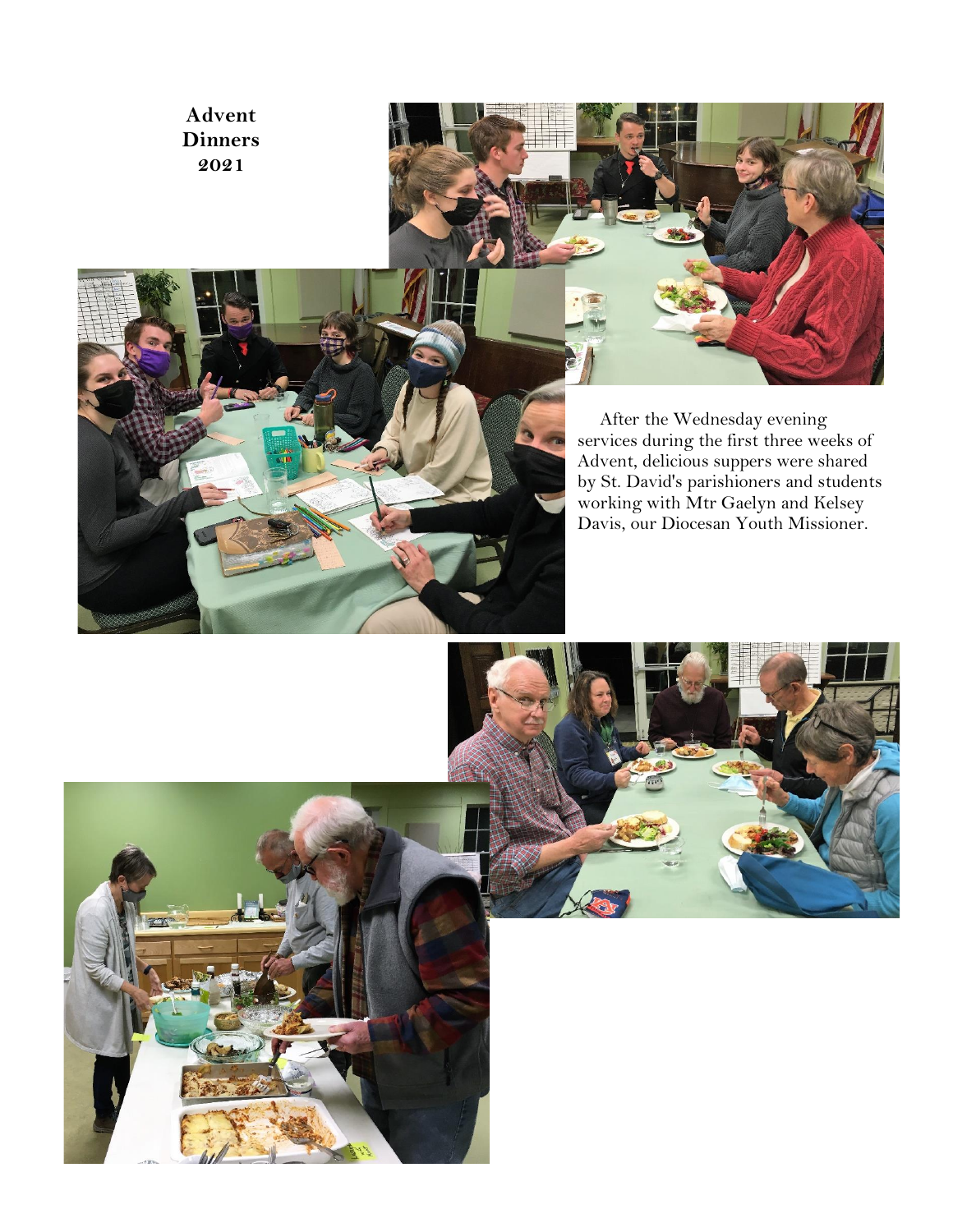#### **Creation Banner Refurbish**

June Smith, Margot Wilcox, Kelley Dinkelmeyer, and Neal Howard met on December 3rd and repaired the Creation Cycle banner. It is hanging in the church again.





#### **Where Did the Online Directory Go?**

We recently became aware of a security issue with our password-protected online directory. In order to prevent dissemination of parishioner's personal contact information via the internet, we have removed the directory. We are working with the web host to deal with the issue. You may request a printed copy of the directory or an emailed pdf of the directory. Simply let Suzann Cornell know if you need a directory by emailing her at [parishadmin@stdavidscullowhee.org.](mailto:parishadmin@stdavidscullowhee.org)

As we transition away from a printed directory, for those who are comfortable with electronic access we encourage you to log into Realm. This will also make it possible for you to update your own contact information and view personal-giving information at any time. If you do not already have a Realm login please let Suzann Cornell, parish administrator know, and she will send you an invite from Realm itself via email. Realm is the most secure way for us to continue an online, up to date directory.

Peace and blessings,

Mother Gaelyn

#### **Birthdays Dec 12 Kathy Davidson Dec 14 Betsey Hamlet Dec 14 Emma Tomczak Dec 17 Michael Hudson Dec 17 Judy Robinson Dec 18 Nan Watkins Dec 19 Eureka Smith Dec 20 Henry Hanks Dec 28 Boot Hanks Dec 30 Brad Ulrich**

# **Parish News & Notes**

#### **Anniversaries**

- **Dec 17 Caroline & Marcus Goodkind**
- **Dec 19 Melba & Paul Cooper**
- **Dec 19 Mary Ann Nixon & Jim Kasprzak**
- **Dec 23 Salette & Danny Austin**
- **Dec 27 Margot & Tom Wilcox**
- **Dec 28 Jenny & Brad Reisinger**

Many thanks to Mtr. Gaelyn and all the good St. David's saints for your prayers and support during Jim Bowles' recent surgery. He is recovering steadily at home.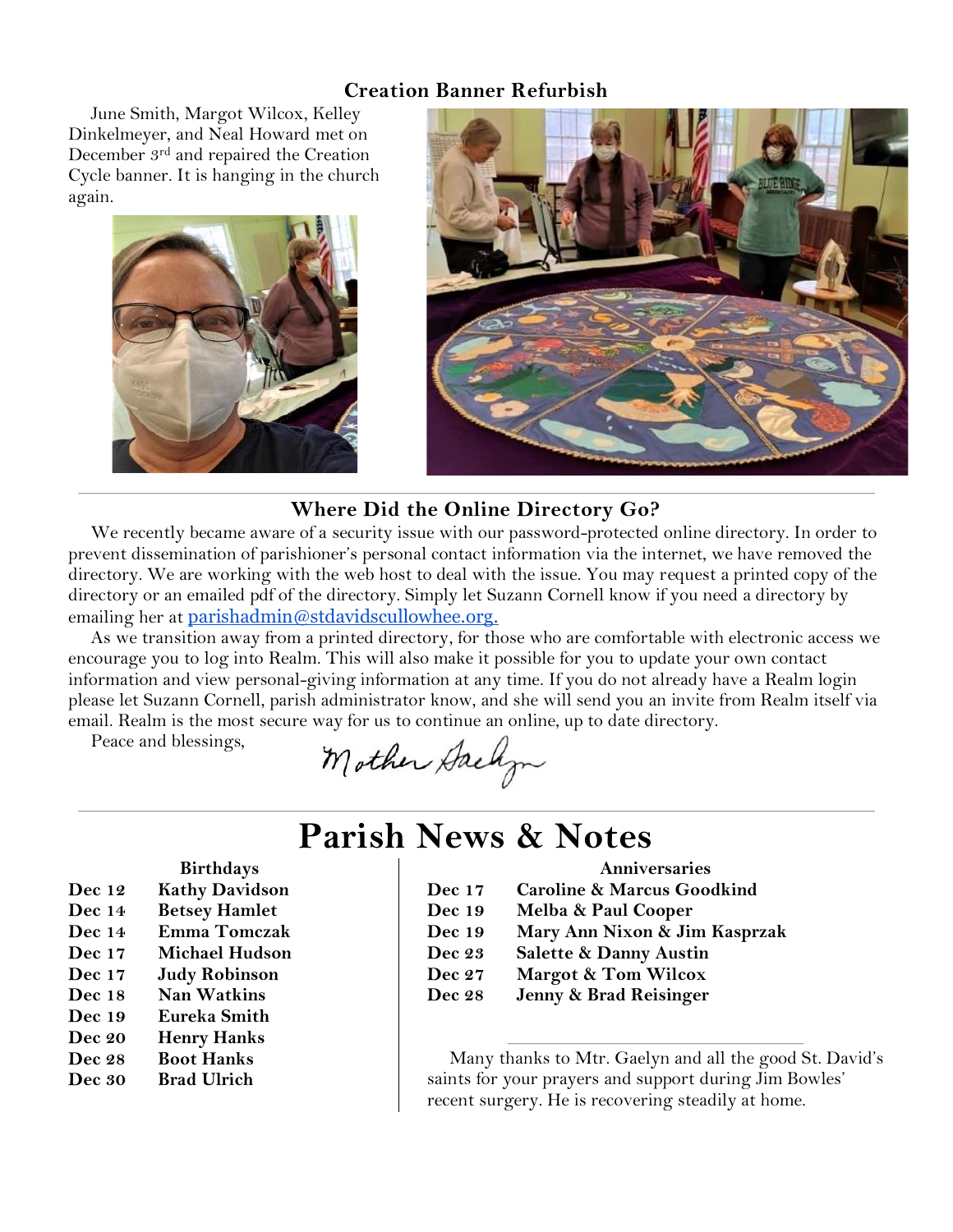#### **Lake Logan Events <https://www.lakelogan.org/events/>**

| <b>Cold Mountain Music Festival</b> | June 4, 2022         |
|-------------------------------------|----------------------|
| Camp Henry                          | Starts June 12, 2022 |
| Family Camp                         | June 16-19, 2022     |

A sincere thank you from the editor for your submissions! News items and especially photos are always welcome. Let us know what you are up to or anything of interest to your parish friends. Send items to [Maggie Bowles.](mailto:magbowles@gmail.com)

| Please know that no member of the St. David's             | Donations of rice       |
|-----------------------------------------------------------|-------------------------|
| clergy or staff will ever contact the parish via email or | may be left in the larg |
| text requesting money or gift cards! Please do not        | containers behind the   |
| respond to or forward suspicious emails, and never give   | doors of the church to  |
| out your personal information to anyone over the          | distributed to Vecino   |
| internet or through email.                                |                         |

#### **Beans & Rice**

and beans may be left in the large e front o be s and families.



## **Sylva Garden Club Annual Pecan Sale**

The Garden Club is marking down their plain pecans to \$8 for a 12 oz. bag. The chocolate pecans are still at their listed price.



# 2021 Annual Pecan Sales Fundraiser

| <b>Whole Halves</b>           | 12oz Bag | \$10.00 |
|-------------------------------|----------|---------|
| <b>Dark Chocolate</b>         | 12oz Bag | \$12.00 |
| <b>Milk Chocolate</b>         | 12oz Bag | \$12.00 |
| <b>Caramel Pecan Clusters</b> | 10oz Bag | \$12.00 |

Cash or Check (payable to Sylva Garden Club)

#### Pecans are available at these local merchants

| <b>City Lights Bookstore</b> | <b>Ray's Florist</b>                                         | <b>KrisMart</b> |
|------------------------------|--------------------------------------------------------------|-----------------|
| <b>Country Road Farms</b>    | <b>Tuckasegee Trading Company</b>                            |                 |
|                              | You can also go to www.sylvagardenclubnc.com for information |                 |

#### WE NEED YOUR SUPPORT